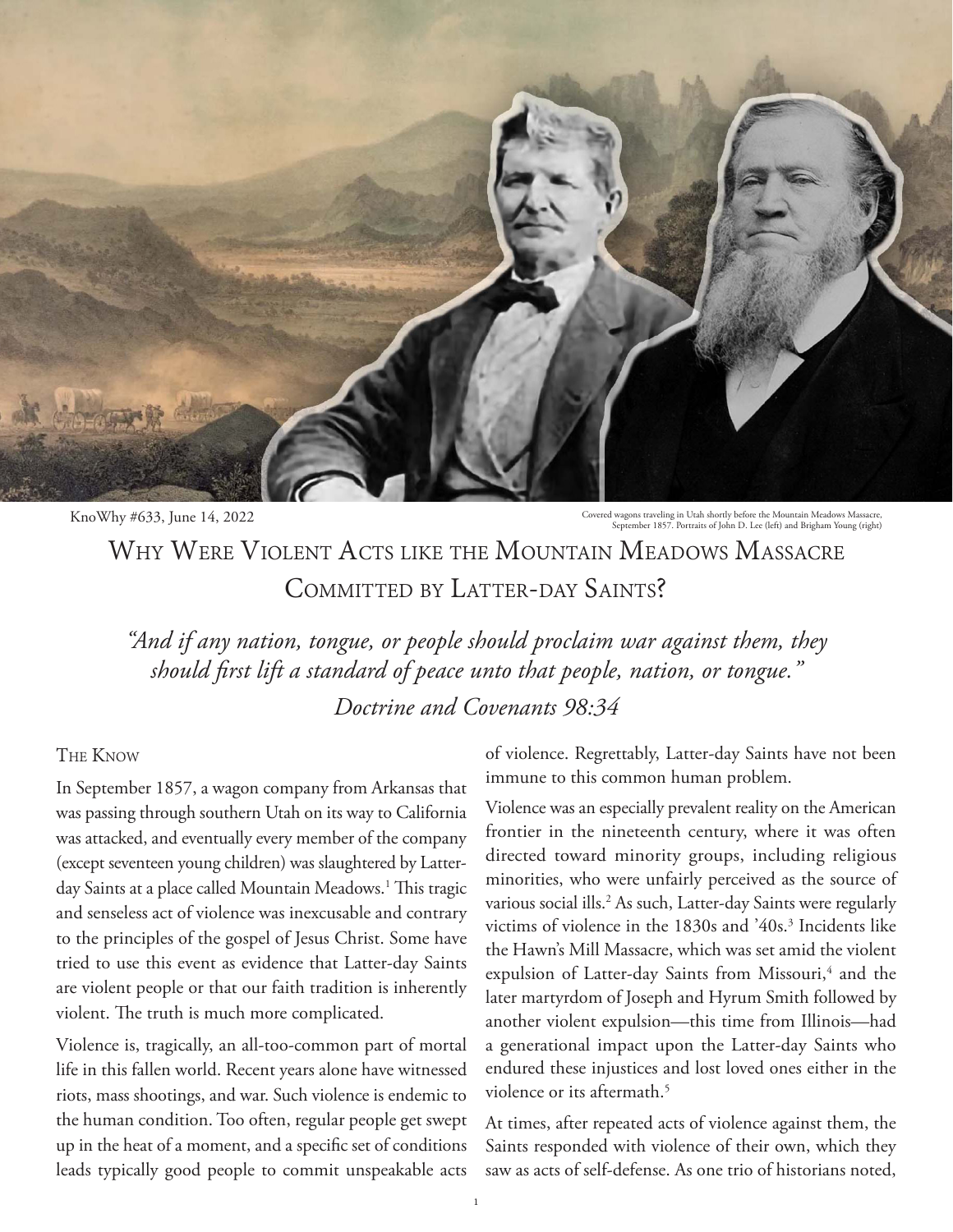however, "The majority could take the law into its own hands with impunity, but when minorities employed the same approach or tried to fight back, it usually backfired."<sup>6</sup> Such acts of aggression tended to confirm the stereotypes about how violent and depraved the "Mormons" were and thus escalated the hostilities directed toward them. Still, according to D. Michael Quinn, "Mormon marauding against non-Mormon Missourians in 1838 was mild by comparison with the brutality of the anti-Mormon militias."7

In Utah, the Saints were hoping to live and practice their religion in peace, but conflicts with outsiders continued, particularly with various territorial officials appointed by the federal government. These officials would then go back to Washington and spread rumors about the Saints, which stirred up further animosity.8 On July 24, 1857, word reached Utah of an approaching army sent by the US government.<sup>9</sup> The intentions of this military force were initially unclear, but given the Saints' past experience with violent persecution, many assumed the worst. The Saints began to prepare for war. Brigham Young and other leaders throughout Utah gave wartime speeches, rallying the Saints to defend themselves and encouraging them to store up any surplus grain, guns, and ammunition.<sup>10</sup>

Summer was also a time when many people emigrated, and by some reports an especially high volume of emigrants poured into California in 1857. Many wagon trains heading to California would pass through Utah, hoping to restock and resupply on food, ammunition, and other necessities in Salt Lake City and other towns along the trail. Although these wagon trains were generally good for the Utah economy, squabbles between the emigrants passing through and the settled population, including Native Americans, were not uncommon. The heightened tensions in Utah due to the wartime atmosphere served to magnify these petty conflicts in the minds of some of the Saints.<sup>11</sup>

As the Arkansas company made its way south through Utah Territory, its members repeatedly experienced frustrations trying to obtain needed food and other supplies, which most Saints were unwilling to sell them because of the counsel of their leaders to store up surplus resources in preparation for a potential war. As Ronald Walker, Richard Turley, and Glen Leonard explained: "At various points through the territory, the emigrants had a hard time getting the food and other supplies needed for their survival and comfort. Some vented their frustration in ways that made the Mormons—already apprehensive about the approaching army—feel even more threatened. At Cedar City the cycle reached a crescendo."12

On the events at Cedar City, one group of writers explained: "Tempers flared when local mill operators demanded a cow in return for grinding the emigrants' grain—an exorbitant price. Men of the Fancher party railed against the Mormon businessmen and threatened to join the approaching army and return to Cedar City to exact their revenge."13 Some men reportedly went to the home of Isaac C. Haight, mayor of Cedar City, and threatened to send an army from California to kill Haight along with other local leaders and even Brigham Young.<sup>14</sup> One account claimed that members of the party said they helped kill Joseph and Hyrum Smith and other Saints in Missouri and Nauvoo.<sup>15</sup>

Whatever the truth of these stories may be, there is no evidence that these were more than idle threats, "but in the charged environment of 1857, Cedar City's leaders took the men at their word."16 Haight sought permission from William Dame of Parowan, the highest-ranking leader of the local militia, to use the militia against the emigrants. Dame and the Parowan council instead advised Haight to not use force with the emigrants but to seek to maintain peace until they passed through the area.<sup>17</sup>

Haight ignored this counsel and hatched a scheme to get some of the local Paiutes to attack the wagon company at the Mountain Meadows. John D. Lee was recruited to persuade the Paiutes, who only agreed to do it if Lee led them.18 When Haight convened a council meeting in Cedar City to try to obtain approval for the attack, he was opposed by other local leaders, who forced him to agree to send a messenger to Brigham Young asking how to proceed.<sup>19</sup> Before a messenger could be sent, however, an ambush was launched on the emigrants by Lee and some Paiutes. The wagon company circled their wagons in a defensive position and settled in for what became a five-day siege.<sup>20</sup>

A messenger was still sent to Brigham Young, but before he could return events began to spiral out of control. The emigrants became aware that it was not merely an attack by natives, but that Mormons were involved. Fearing the consequences if word got out that the Mormons had attacked a wagon train, Haight and others determined that they could not allow survivors to escape, but Haight felt he needed permission from William Dame to execute his deadly plan. $21$ 

Once again, a council was called in Parowan with Dame and other leaders. But these men did not approve an attack on the emigrants, and instead a plan was made to help the company continue on its way to California.<sup>22</sup> Haight believed this was unacceptable. He and one of his counselors privately met with Dame and pressed upon him his fear that letting the emigrants survive to tell of the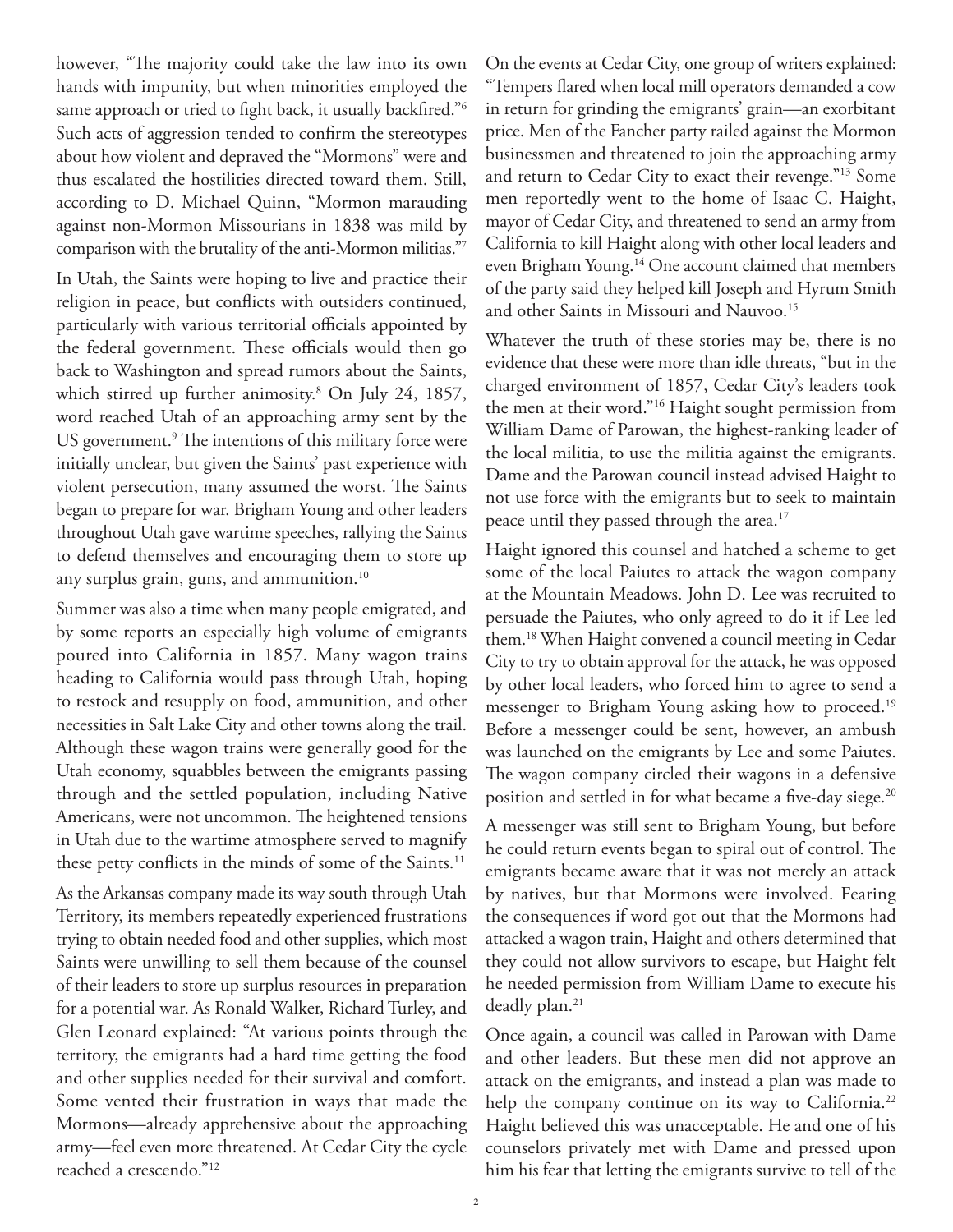attack "would unleash aggression on the southern Mormon settlements."23 Reports on exactly what was said and agreed to in this meeting are conflicting and uncertain, but Haight came away believing that he had Dame's support for his subsequent actions.<sup>24</sup>

The plan was made to have John D. Lee approach the wagon train under the pretense of offering assistance. Lee would convince the emigrants to give up their arms and let the Saints lead them out of the meadow and into safety. Women and children would go first, followed by the men, who would each be accompanied by an armed militiaman. Instead of protecting the emigrants, however, the militiamen and some Paiutes killed all the emigrants except seventeen small children when a signal was given.<sup>25</sup>

Two days later the messenger returned with word from Brigham Young, telling Haight not to interfere or meddle with the emigrant train but "let them go in peace." Upon receiving the message, Haight reportedly sobbed like a child saying, "Too late; too late."26

## The Why

It is difficult to fully grasp or understand why events like the Mountains Meadows Massacre happen. It can be easy and even comforting to assume that religious fanaticism caused this unspeakable tragedy; such an explanation makes it easier to process and dismiss. But according to historians, "For the most part, the men who committed the atrocity at Mountain Meadows were neither fanatics nor sociopaths, but normal and in many respects decent people."27

It was not because of their religion but in spite of it that these men committed this abhorrent act of violence. The gospel of Jesus Christ calls upon disciples to "do good; seek peace" (Psalm 34:14) and "live peaceably with all men" (Romans 12:18). In His Sermon on the Mount, the Savior said, "Blessed are the peacemakers: for they shall be called the children of God" (Matthew 5:9). He then taught His disciples to reconcile with adversaries (vv. 21–26), turn the other cheek (v. 39), and ultimately, "love your enemies, bless them that curse you, do good to them that hate you, and pray for them which despitefully use you, and persecute you" (v. 44).

In response to the first wave of persecution and mob violence directed against the Saints in 1833, Joseph Smith received a revelation instructing the Saints to "renounce war and proclaim peace" (Doctrine and Covenants 98:16) and to endure persecution patiently and seek to resolve conflicts peacefully before taking up arms in self-defense (D&C 98:23–37). On multiple occasions when local Church leaders from Parowan and Cedar City counseled together

regarding the emigrant company at the Mountain Meadows, they encouraged actions that would prevent or deescalate the violence and promote peace. It was only by repeatedly ignoring the judicious and sound decisions of these councils that the massacre was brought about.

Speaking on the occasion of the 150th anniversary of this tragic event, President Henry B. Eyring said:

The gospel of Jesus Christ that we espouse abhors the cold-blooded killing of men, women, and children. Indeed, it advocates peace and forgiveness. What was done here long ago by members of our Church represents a terrible and inexcusable departure from Christian teaching and conduct. We cannot change what happened, but we can remember and honor those who were killed here.<sup>28</sup>

Studies have shown that the conditions that led to this tragedy were consistent with those found in other instances where seemingly normal people have committed mass killings.<sup>29</sup> Thus, the source or cause of this massacre was not religion but something embedded deep within the fallen condition of humanity itself (see Mosiah 3:19; Ether 3:2). Only the Atonement of Jesus Christ can overcome this lost and fallen state and bring the peace and healing this world desperately needs.

## FURTHER READING

Gospel Topics, "Peace and Violence among 19th-Century Latter-day Saints," online at churchofjesuschrist.org.

Ronald W. Walker, Richard E. Turley Jr., and Glen M. Leonard, *Massacre at Mountain Meadows* (New York, NY: Oxford University Press, 2008).

Donald R. Moorman, with Gene A. Sessions, *Camp Floyd and the Mormons: The Utah War* (Salt Lake City, UT: University of Utah Press, 1992), 123–150.

Richard E. Turley and Ronald W. Walker, eds., *Mountain Meadows Massacre: The Andrew Jenson and David H. Morris Collections* (Provo, UT: BYU Studies, 2009).

© Book of Mormon Central, 2022

## **NOTES**

- 1. For a brief summary of the incident, see Casey Paul Griffiths, Susan Easton Black, and Mary Jane Woodger, *What You Don't Know about the 100 Most Important Events in Church History* (Salt Lake City, UT: Deseret Book, 2016), 150–153.
- 2. Gospel Topics, "Peace and Violence among 19th-Century Latter-day Saints," online at churchofjesuschrist.org: "In 19thcentury American society, community violence was common and often condoned. Much of the violence perpetrated by and against Latter-day Saints fell within the then-existing American tradition of extralegal vigilantism, in which citizens organized to take justice into their own hands when they believed government was either oppressive or lacking. Vigilantes generally targeted